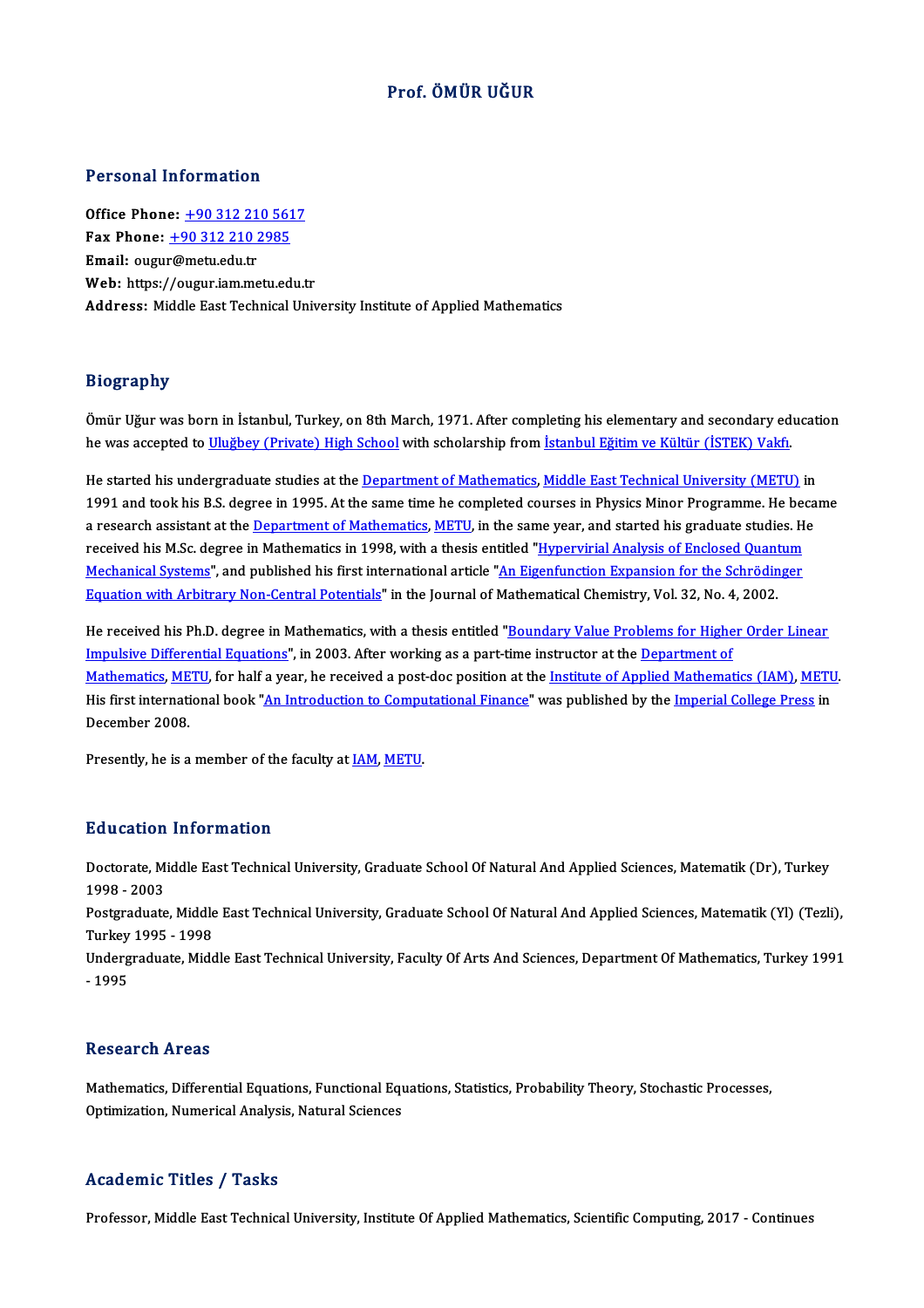Associate Professor, Middle East Technical University, Institute Of Applied Mathematics, Scientific Computing, 2011 -<br>2017 Assoc:<br>2017

# Academic and Administrative Experience

Academic and Administrative Experience<br>Director of The Institution, Middle East Technical University, Institute of Applied Mathematics, 2017 - 2020<br>Middle Fest Technical University, Institute of Applied Mathematics, Scient Middle East Technical University, Institute of Applied Mathematics, 2017<br>Middle East Technical University, Institute of Applied Mathematics, Scientific Computing, 2015 - 2017<br>Middle Fast Technical University, Institute of Director of The Institution, Middle East Technical University, Institute of Applied Mathematics, 2017 - 20<br>Middle East Technical University, Institute of Applied Mathematics, Scientific Computing, 2015 - 2017<br>Middle East T Middle East Technical University, Institute of Applied Mathematics, Financial Mathematics, 2011 - 2017<br>Advising Theses

Advising Theses<br>UĞUR Ö., Stochastic modeling of biochemical systems with filtering and smoothing, Postgraduate, M.Haksever(Student),<br>2019 ---<br>UĞUR<br>2019<br><sup>UĞUR</sup> UĞUR Ö., Stochastic modeling of biochemical systems with filtering and smoothing, Postgraduate, M.Haksever(Student),<br>2019<br>UĞUR Ö., Modeling fx options in presence of stochastic volatility with overnight-indexed-swap-discou

2019<br>UĞUR Ö., Modeling fx options in presence of stochastic volatility with overnight-indexed-swap-discounting, Postgraduate,<br>S.Tekten(Student), 2019 UĞUR Ö., Modeling fx options in presence of stochastic volatility with overnight-indexed-swap-discounting, Postgr<br>S.Tekten(Student), 2019<br>Kestel S. A. , Uğur Ö., Comparison of machine learning algorithms on consumer credit

S.Tekten(Student), 201<br>Kestel S. A. , Uğur Ö., Co<br>O.KOÇ(Student), 2019<br>UĞUP Ö. An affina tarı Kestel S. A. , Uğur Ö., Comparison of machine learning algorithms on consumer credit classification, Postgradu<br>O.KOÇ(Student), 2019<br>UĞUR Ö., An affine term structure model for Turkish interest rate swap market: do swaps sp

0.KOÇ(Student), 2019<br>UĞUR Ö., An affine term structure mode<br>Postgraduate, A.Genca(Student), 2019<br>UĞUP Ö. Sontiment analysis with regur UĞUR Ö., An affine term structure model for Turkish interest rate swap market: do swaps span volatilit<br>Postgraduate, A.Genca(Student), 2019<br>UĞUR Ö., Sentiment analysis with recurrent neural networks on turkish reviews doma

Postgraduate, A.Genca(Student), 2019<br>UĞUR Ö., Sentiment analysis with recurrent neural networks on turkish reviews domain, Postgraduate,<br>D.Rysbek(Student), 2019 UĞUR Ö., Sentiment analysis with recurrent neural networks on turkish reviews domain, Postgraduate,<br>D.Rysbek(Student), 2019<br>UĞUR Ö., KESTEL S. A. , Efficient Simulation and Modelling of Counterparty Credit Risk, Doctorate,

D.Rysbek(Student), 2019<br>UĞUR Ö., KESTEL S. A. , Efficient Simulation and Modelling of Counterparty Credit Risk, Doctorate, A.ALİ(Stud<br>YÜCEL H., UĞUR Ö., Numerical studies of korteweg-de vries equation with random input dat UĞUR Ö., KESTEL S. A. ,<br>YÜCEL H., UĞUR Ö., Nuı<br>M.ALP(Student), 2018 YÜCEL H., UĞUR Ö., Numerical studies of korteweg-de vries equation with random input data, Postgraduate,<br>M.ALP(Student), 2018<br>UĞUR Ö., Uncertainty quantification of parameters in local volatility model via frequentist, Bay

M.ALP(Student), 2018<br>UĞUR Ö., Uncertainty quantification of parameters in local volatility model via frequentist, Bayesian and stochastic<br>Galerkin methods, Doctorate, A.ADINOYI(Student), 2018<br>UĞUR Ö., Pricing Spread And Ba UĞUR Ö., Uncertainty quantification of parameters in local volatility model via frequentist, Bayesian and stochastic<br>Galerkin methods, Doctorate, A.ADINOYI(Student), 2018<br>UĞUR Ö., Pricing Spread And Basket Options Under Ma

Galerkin methods, Doctorate, A.ADINOYI(Student), 2018<br>UĞUR Ö., Pricing Spread And Basket Options Under Markov-Modulated Models, Doctorate, S.KOZPINAR(Student), 2018<br>UĞUR Ö., Volatility indexes and an implementation of the UĞUR<br>UĞUR<br>2018<br>UĞUR UĞUR Ö., Volatility indexes and an implementation of the Turkish BIST 30 index, Postgraduate, C.KARAKURT(Student)<br>2018<br>UĞUR Ö., Optimal control in fluid flow problems with pod applications to FEM solutions, Doctorate, C.EV

2018<br>UĞUR Ö., Optimal control in fluid flow problems with pod applications to FEM solutions, Doctorate, C.EVCİN(Student),<br>2018 UĞUR Ö., Optimal control in fluid flow problems with pod applications to FEM solutions, Doctorate, C.EVCİN(S<br>2018<br>UĞUR Ö., KESTEL S. A. , Stochastic surplus processes with VaR and CVaR simulations in actuarial applications

2018<br>UĞUR Ö., KESTEL S. A. , Stochastic surplus<br>Postgraduate, M.ŞİMŞEK(Student), 2016<br>UĞUP Ö. Object eriented implementation UĞUR Ö., KESTEL S. A. , Stochastic surplus processes with VaR and CVaR simulations in actuarial applications<br>Postgraduate, M.ŞİMŞEK(Student), 2016<br>UĞUR Ö., Object-oriented implementation of option pricing via Matlab: Monte

Postgraduate, M.ŞİMŞEK(Student), 2016<br>UĞUR Ö., Object-oriented implementation of option pricing via Matlab: Monte Carlo approach, Pos<br>Ö.TEKİN(Student), 2015<br>UĞUR Ö., Multiresolution analysis of S&P500 time series, Postgrad UĞUR Ö., Object-oriented implementation of option pricing via Matlab: Monte Carlo approach, Postgraduate,

UĞUR Ö., Computational methods for pricing American options, Postgraduate, B.AYDOĞAN(Student), 2014

UĞUR Ö., Multiresolution analysis of S&P500 time series, Postgraduate, D.KENAN(Student), 2015<br>UĞUR Ö., Computational methods for pricing American options, Postgraduate, B.AYDOĞAN(Student), 2014<br>UĞUR Ö., Modelling and imple UĞUR Ö., Modelling and implementation of local volatility surfaces, Postgraduate, A.ANIMOKU(Student), 201<br>UĞUR Ö., Simulating stochastic differential equations using ito-taylor schemes, Postgraduate, E.BAYLAN(Stud<br>UĞUR Ö.,

UĞUR Ö., Simulating stochastic differential equations using ito-taylor schemes, Postgraduate, E.BAYLAN(Student), 2014<br>UĞUR Ö., Optimal portfolio strategies under various risk measures, Postgraduate, A.MERAL(Student), 2013

UĞUR Ö., Simulating stochastic differential equations using ito-taylor schemes, Postgraduate, E.BAYLAN(Student), 2014<br>UĞUR Ö., Optimal portfolio strategies under various risk measures, Postgraduate, A.MERAL(Student), 2013<br> UĞUR<br>UĞUR<br>2013<br>UĞUR UĞUR Ö., Analysis of threshold dynamics of epidemic models in a periodic environment, Postgraduate, C.EVCİN(<br>2013<br>UĞUR Ö., Risk measurement, management and option pricing via a new log-normal sum approximation method,<br>Dest

2013<br>UĞUR Ö., Risk measurement, manageı<br>Doctorate, S.ZEYTUN(Student), 2012 UĞUR Ö., Risk measurement, management and option pricing via a new log-normal sum approximation method,

UĞUR Ö., Stochastic credit default swap pricing, Postgraduate, İ.HAKKI(Student), 2012

UĞUR Ö., An extension to the variational iteration method for systems and higher-order differential equations,<br>Doctorate, D.ALTINTAN(Student), 2011 UĞUR Ö., An extension to the variational iteration method for systems and higher-order differential equations,<br>Doctorate, D.ALTINTAN(Student), 2011<br>UĞUR Ö., Pricing and hedging of constant proportion debt obligations, Doct

Doctorate, D.ALTINTAN(Student), 2011<br>UĞUR Ö., Pricing and hedging of constant proportion debt obligations, Doctorate, A.İŞCANOĞLU(Student), 2011<br>KARASÖZEN B., UĞUR Ö., Derivative free multilevel optimization methods, Postg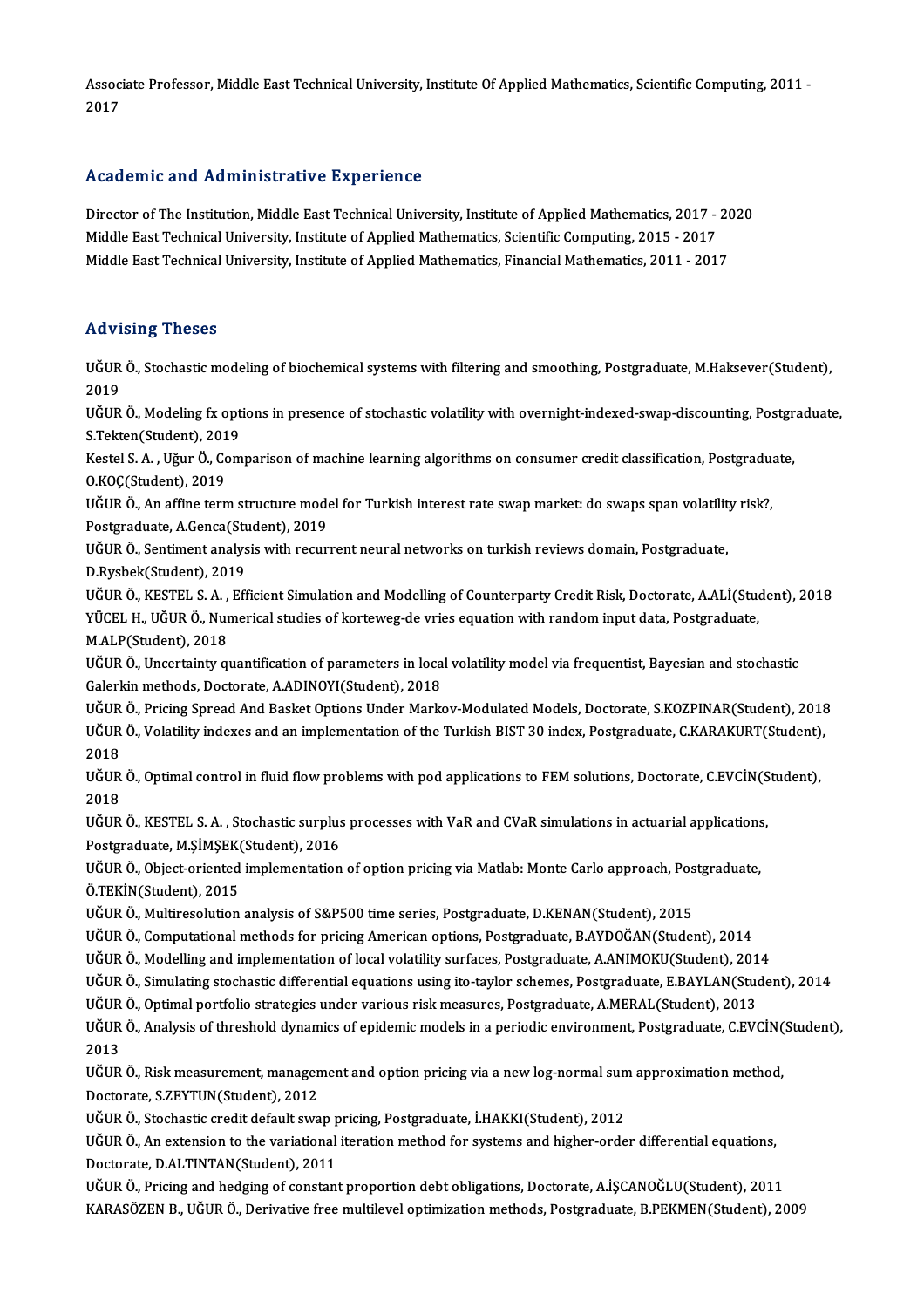UĞUR Ö., Credit risk modeling and credit default swap pricing under Variance Gamma process, Postgraduate,<br>HANAP(Student), 2009 UĞUR Ö., Credit risk mod<br>H.ANAR(Student), 2008<br>HĞUP Ö. An amnirisal aq UĞUR Ö., Credit risk modeling and credit default swap pricing under Variance Gamma process, Postgraduate,<br>H.ANAR(Student), 2008<br>UĞUR Ö., An empirical comparison of interest rate models for pricing zero coupon bond options,

H.ANAR(Student), 2008<br>UĞUR Ö., An empirical comparison of interest rate models for pricing zero coupon bond options, Postgraduate,<br>H.ŞENTÜRK(Student), 2008

# H.ŞENTUKK(Student), 2008<br>Articles Published in Journals That Entered SCI, SSCI and AHCI Indexes

- rticles Published in Journals That Entered SCI, SSCI an<br>I. Time varying control of magnetohydrodynamic duct flow I. Time varying control of magnetohydrodynamic duct flow<br>Evcin C., UĞUR Ö., Tezer-Sezgin M. European Journal of Mechanics, B/Fluids, vol.89, pp.100-114, 2021 (Journal Indexed in SCI) Evcin C., UĞUR Ö., Tezer-Sezgin M.<br>European Journal of Mechanics, B/Fluids, vol.89, pp.100-114, 2021 (Journal Indexed in SCI)<br>II. A mathematical model for human-to-human transmission of COVID-19: a case study for Turke Euro<sub>l</sub><br>A ma<br>data A mathematical model for hund<br>data<br>Cengizci S., Cengizci A. D. , Uğur Ö.<br>MATHEMATICAL PIOSCIENCES AN data<br>Cengizci S., Cengizci A. D. , Uğur Ö.<br>MATHEMATICAL BIOSCIENCES AND ENGINEERING, vol.18, no.6, pp.9787-9805, 2021 (Journal Indexed in SCI)<br>Centrelling the Bower Law Elvid Elew and Heet Transfor Under the External Megne Cengizci S., Cengizci A. D. , Uğur Ö.<br>MATHEMATICAL BIOSCIENCES AND ENGINEERING, vol.18, no.6, pp.9787-9805, 2021 (Journal Indexed in SCI)<br>III. Controlling the Power-Law Fluid Flow and Heat Transfer Under the External Magne MATHEMATICAL BIOSCIENCES AND ENGINEERI<br>Controlling the Power-Law Fluid Flow and<br>the Flow Index and the Hartmann Number<br>Evgin G HÖUP Ö, Tarar Sargin M
- Controlling the Power-Law Fluthe Flow Index and the Hartm<br>Evcin C., UĞUR Ö., Tezer-Sezgin M.<br>INTERNATIONAL IOURNAL OF CO the Flow Index and the Hartmann Number<br>Evcin C., UĞUR Ö., Tezer-Sezgin M.<br>INTERNATIONAL JOURNAL OF COMPUTATIONAL METHODS, vol.17, no.3, 2020 (Journal Indexed in SCI)<br>Determining the entimal perspectors for the MHD flow and Evcin C., UĞUR Ö., Tezer-Sezgin M.<br>INTERNATIONAL JOURNAL OF COMPUTATIONAL METHODS, vol.17, no.3, 2020 (Journal Indexed in SCI)<br>IV. Determining the optimal parameters for the MHD flow and heat transfer with variable vis
- INTERNATION<br>Determinin<br>Hall effect<br>Evgin C. Uğu Determining the optimal para<br>Hall effect<br>Evcin C., Uğur Ö., Tezer-Sezgin M.<br>COMPUTERS & MATHEMATICS W

Hall effect<br>Evcin C., Uğur Ö., Tezer-Sezgin M.<br>COMPUTERS & MATHEMATICS WITH APPLICATIONS, vol.76, pp.1338-1355, 2018 (Journal Indexed in SCI) Evcin C., Uğur Ö., Tezer-Sezgin M.<br>COMPUTERS & MATHEMATICS WITH APPLICATIONS, vol.76, pp.13:<br>V. Impulsive Expressions in Stochastic Simulation Algorithms

- COMPUTERS & MATHEMATICS WITH<br>**Impulsive Expressions in Stoch**<br>Altintan D., Purutcuoglu V., UĞUR Ö.<br>INTERNATIONAL JOURNAL OF COM Altintan D., Purutcuoglu V., UĞUR Ö.<br>INTERNATIONAL JOURNAL OF COMPUTATIONAL METHODS, vol.15, no.1, 2018 (Journal Indexed in SCI) Altintan D., Purutcuoglu V., UĞUR Ö.<br>INTERNATIONAL JOURNAL OF COMPUTATIONAL METHODS, vol.15, no.1, 2018 (<br>VI. Pricing pension buy-outs under stochastic interest and mortality rates<br>ABIV A. Volsy Olay V. SAHIN S. HĞUB Ö.
- INTERNATIONAL JOURNAL OF COMPUTA<br>Pricing pension buy-outs under stoc<br>ARIK A., Yolcu-Okur Y., ŞAHİN Ş., UĞUR Ö.<br>SCANDINAVIAN ACTUARIAL IQURNAL R Pricing pension buy-outs under stochastic interest and mortality rates<br>ARIK A., Yolcu-Okur Y., ŞAHİN Ş., UĞUR Ö.<br>SCANDINAVIAN ACTUARIAL JOURNAL, no.3, pp.173-190, 2018 (Journal Indexed in SCI)<br>Multipeselution analysis of S ARIK A., Yolcu-Okur Y., ŞAHİN Ş., UĞUR Ö.<br>SCANDINAVIAN ACTUARIAL JOURNAL, no.3, pp.173-1<br>VII. Multiresolution analysis of S&P500 time series<br>VII.C.D. Y. UĞUP Ö.
- 
- SCANDINAVIAN ACT<br>Multiresolution an<br>KILIC D. K. , UĞUR Ö.<br>ANNALS OF OPERAT Multiresolution analysis of S&P500 time series<br>KILIC D. K., UĞUR Ö.<br>ANNALS OF OPERATIONS RESEARCH, vol.260, pp.197-216, 2018 (Journal Indexed in SCI)<br>On the methods of prising American options: 2000 study. KILIC D. K., UĞUR Ö.<br>ANNALS OF OPERATIONS RESEARCH, vol.260, pp.197-216, 2018<br>VIII. On the methods of pricing American options: case study<br>AYDOGAN B., Aksoy U., UĞUR Ö.

## ANNALS OF OPERATIONS RESEL<br>**On the methods of pricing A**<br>AYDOGAN B., Aksoy U., UĞUR Ö.<br>ANNALS OF OPERATIONS PESE. On the methods of pricing American options: case study<br>AYDOGAN B., Aksoy U., UĞUR Ö.<br>ANNALS OF OPERATIONS RESEARCH, vol.260, pp.79-94, 2018 (Journal Indexed in SCI)<br>On the single name CDS price under structural modeling.

- IX. On the single name CDS price under structural modeling GOKGOZ I. H., UĞUR Ö., Okur Y. Y. ANNALS OF OPERATIONS RESEAF<br>On the single name CDS price<br>GOKGOZ I. H., UĞUR Ö., Okur Y. Y.<br>JOUPNAL OF COMBUTATIONAL A JOURNAL OF COMPUTATIONAL AND APPLIED MATHEMATICS, vol.259, pp.406-412, 2014 (Journal Indexed in SCI) GOKGOZ I. H. , UĞUR Ö., Okur Y. Y.<br>JOURNAL OF COMPUTATIONAL AND APPLIED MATHEMATICS, vol.259, pp.406-412, 2014 (Journal Indexed in St.<br>X. Pricing formulae for constant proportion debt obligation notes: The Laplace transfor
- JOURNAL OF COMP<br><mark>Pricing formulae</mark><br>Cekic A. I. , UĞUR Ö.<br>JOUPNAL OF COMP Pricing formulae for constant proportion debt obligation notes: The Laplace transform technique<br>Cekic A. I. , UĞUR Ö.<br>JOURNAL OF COMPUTATIONAL AND APPLIED MATHEMATICS, vol.259, pp.362-370, 2014 (Journal Indexed in SCI)<br>Sel
- Cekic A. I. , UĞUR Ö.<br>JOURNAL OF COMPUTATIONAL AND APPLIED MATHEMATICS, vol.259, pp.362-370, 2014 (Journ<br>XI. Solution of initial and boundary value problems by the variational iteration method<br>Altintan D. HÖUP Ö JOURNAL OF COMP<mark>l</mark><br>Solution of initial<br>Altintan D., UĞUR Ö.<br>JOUPNAL OF COMPL Altintan D., UĞUR Ö.<br>JOURNAL OF COMPUTATIONAL AND APPLIED MATHEMATICS, vol.259, pp.790-797, 2014 (Journal Indexed in SCI)

## Altintan D., UĞUR Ö.<br>JOURNAL OF COMPUTATIONAL AND APPLIED MATHEMATICS, vol.259, pp.790-797, 2014 (Journal Ind<br>XII. Generalisation of the Lagrange multipliers for variational iterations applied to systems of<br>differentia **JOURNAL OF COMPUTAT<br>Generalisation of the l<br>differential equations Generalisation of the<br>differential equation<br>ALTINTAN D., UĞUR Ö.<br>MATUEMATICAL AND.** differential equations<br>ALTINTAN D., UĞUR Ö.<br>MATHEMATICAL AND COMPUTER MODELLING, vol.54, pp.2040-2050, 2011 (Journal Indexed in SCI)<br>Veriational itaration method for Sturm Liouville differential equations

## ALTINTAN D., UĞUR Ö.<br>MATHEMATICAL AND COMPUTER MODELLING, vol.54, pp.2040-2050, 2011 (Jou<br>XIII. Variational iteration method for Sturm-Liouville differential equations<br>ALTINTAN D., UĞUR Ö. MATHEMATICAL AND<br>Variational iteration<br>ALTINTAN D., UĞUR Ö.<br>COMBUTERS & MATUE

COMPUTERS&MATHEMATICSWITHAPPLICATIONS,vol.58,no.2,pp.322-328,2009 (Journal Indexed inSCI)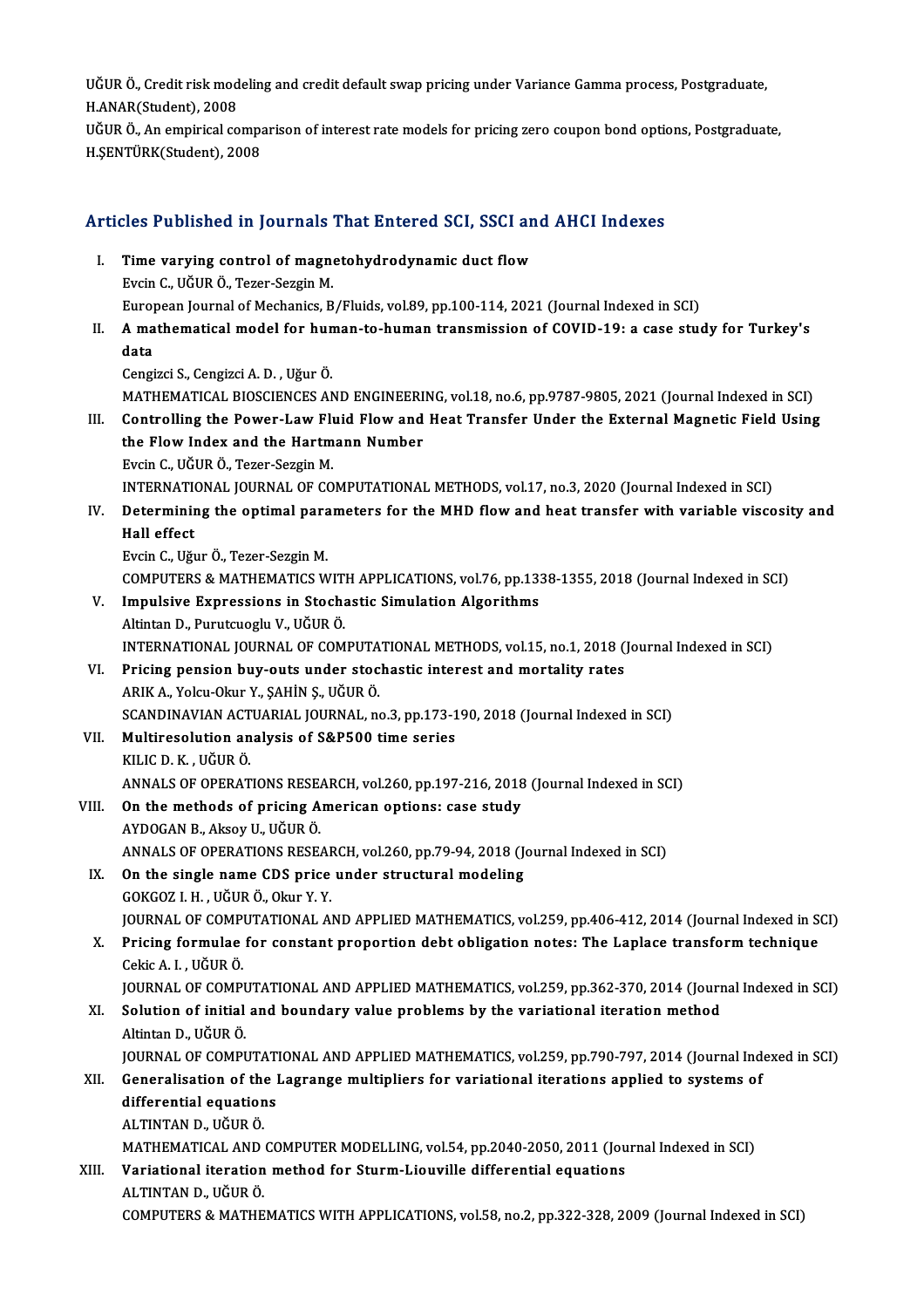| XIV.   | On optimization, dynamics and uncertainty: A tutorial for gene-environment networks                    |
|--------|--------------------------------------------------------------------------------------------------------|
|        | WEBER G. . , UĞUR Ö., Taylan P., TEZEL A.                                                              |
|        | DISCRETE APPLIED MATHEMATICS, vol.157, no.10, pp.2494-2513, 2009 (Journal Indexed in SCI)              |
| XV.    | An algorithmic approach to analyse genetic networks and biological energy production: an               |
|        | introduction and contribution where OR meets biology                                                   |
|        | UĞUR Ö., PICKL S. W., WEBER G. - , WUENSCHIERS R.                                                      |
|        | OPTIMIZATION, vol.58, no.1, pp.1-22, 2009 (Journal Indexed in SCI)                                     |
| XVI.   | Derivative free optimization methods for optimizing stirrer configurations                             |
|        | UĞUR Ö., Karasoezen B., SCHAEFER M., YAPICI K.                                                         |
|        | EUROPEAN JOURNAL OF OPERATIONAL RESEARCH, vol.191, no.3, pp.855-863, 2008 (Journal Indexed in SCI)     |
| XVII.  | Optimization and dynamics of gene-environment networks with intervals                                  |
|        | Ugur O, Weber G W                                                                                      |
|        | JOURNAL OF INDUSTRIAL AND MANAGEMENT OPTIMIZATION, vol.3, no.2, pp.357-379, 2007 (Journal Indexed in   |
|        | SCI)                                                                                                   |
| XVIII. | Boundary value problems for higher order linear impulsive differential equations                       |
|        | Ugur O., AKHMET M.                                                                                     |
|        | JOURNAL OF MATHEMATICAL ANALYSIS AND APPLICATIONS, vol.319, no.1, pp.139-156, 2006 (Journal Indexed in |
|        | SCI)                                                                                                   |
| XIX.   | The Sturm-Liouville operator on the space of functions with discontinuity conditions                   |
|        | Ugur O., Akhmet M. U.                                                                                  |
|        | COMPUTERS & MATHEMATICS WITH APPLICATIONS, vol.51, pp.889-896, 2006 (Journal Indexed in SCI)           |
| XX.    | Numerical method for optimizing stirrer configurations                                                 |
|        | Schafer M., KARASOZEN B., ULUDAĞ Y., YAPICI K., Ugur O.                                                |
|        | COMPUTERS & CHEMICAL ENGINEERING, vol.30, no.2, pp.183-190, 2005 (Journal Indexed in SCI)              |
| XXI.   | An eigenfunction expansion for the Schrodinger equation with arbitrary non-central potentials          |
|        | $T\Lambda$ CEILH Eshan I Haus O                                                                        |

TASELIH., Erhan I., Ugur O. JOURNAL OF MATHEMATICAL CHEMISTRY, vol.32, no.4, pp.323-338, 2002 (Journal Indexed in SCI)

### Articles Published in Other Journals

rticles Published in Other Journals<br>I. Modeling and implementation of local volatility surfaces in Bayesian framework<br>AnimalayA, UČUPÖ, Yoky Okyr V Modeling and implementation of<br>Modeling and implementation of<br>Animoku A., UĞUR Ö., Yolcu-Okur Y.<br>COMBUTATIONAL MANACEMENT S Animoku A., UĞUR Ö., Yolcu-Okur Y.<br>COMPUTATIONAL MANAGEMENT SCIENCE, vol.15, no.2, pp.239-258, 2018 (Journal Indexed in ESCI)

### Books&Book Chapters

ooks & Book Chapters<br>I. An Introduction to Computational Finance<br>Uğur Ö An Intr<br>An Intr<br>Uğur Ö. An Introduction to Computational Fi<br>Uğur Ö.<br>Imperial College Press , Singapore, 2009

# mperial conege Press , singapore, 2009<br>Refereed Congress / Symposium Publications in Proceedings

- efereed Congress / Symposium Publications in Proceedings<br>I. Multi-fidelity aerodynamic dataset generation of a fighter aircraft<br>Kurt H. B. Millidare M. Comes E. S. Hžur Ö. I. Multi-fidelity aerodynamic dataset generation of a fighter aircraft<br>Kurt H. B., Millidere M., Gomec F. S., Uğur Ö. Multi-fidelity aerodynamic dataset generation of a fighter aircraft<br>Kurt H. B. , Millidere M., Gomec F. S. , Uğur Ö.<br>AIAA Science and Technology Forum and Exposition, AIAA SciTech Forum 2021, Virtual, Online, 11 - 15 Janua Kurt H. B. , Mill<br>AIAA Science a<br>2021, pp.1-28<br>Kalman bases AIAA Science and Technology Forum and Exposition, AIAA SciTech Forum 2021, Virtual, Online, 11 - 15 Janu<br>2021, pp.1-28<br>II. Kalman based neural network analysis with resampling methods for longitudinal aerodynamic<br>200fficie
- 2021, pp.1-28<br>Kalman based neural<br>coefficient estimation